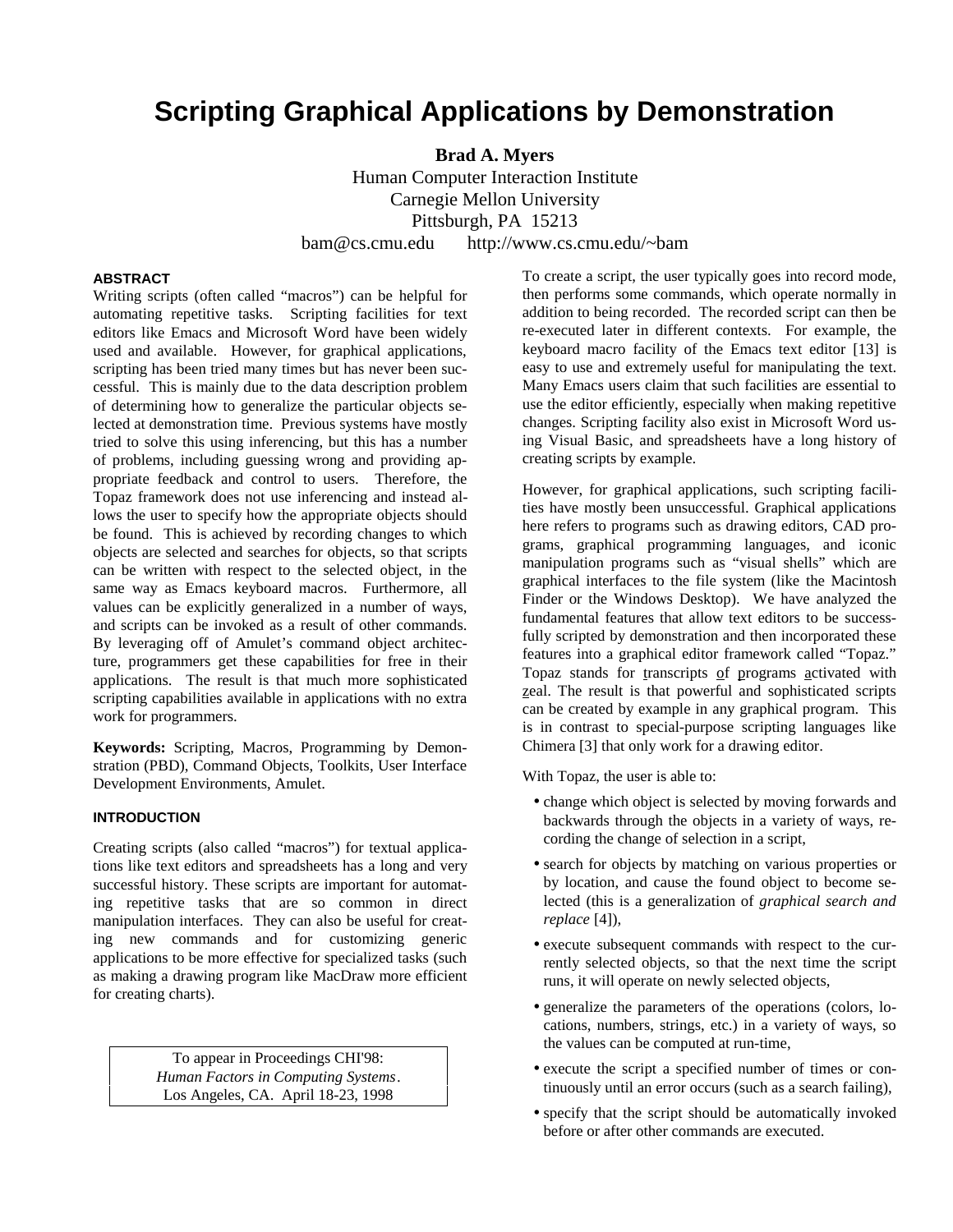

**Figure 1.** A drawing program created using Topaz showing the result of a script which subdivides a triangle into 3 smaller triangles, applied 13 times. This is called a "Sierpinski Gasket." Figure 6 shows the code of the script.



**Figure 2.** A sample circuit design program created using Topaz showing a circuit. The inset picture is the result of a script that converts an And gate and a Not gate into two Not gates and an Or gate and reconnects the wires.

The result is that users can create scripts *by demonstration* that perform such actions as replacing objects with patterns, performing repetitive edits, and creating graphical abbreviations. Specific examples of scripts created with Topaz are to:

- Build interesting patterns like the "Sierpinski Gasket" of Figure 1.
- Replace an And gate and a Not gate with the equivalent circuit according to DeMorgan's law, connecting all the wires appropriately, as shown in Figure 2.
- Put a drop-shadow beneath any type of selected object.
- Put an arch inside each rectangle as in Mondrian [6]. The user has full control over the whether the width of the side pieces and the height of the top is proportional to the size of the rectangle or constant.
- Insert a new node in a row of nodes and move all of the nodes that are on the right of the insert point further to the right to make room.
- Create a bar chart by making a row of rectangles whose heights depend on a given a list of numbers.
- Whenever a string is created, create a rectangle that is 10 pixels bigger than the string and center the rectangle behind the string.
- Perform the same edits to a set of graphics files, for example to replace all uses of an old logo picture with a new picture, and move all of the other objects a few pixels to the right and down to make room.
- And many more....

Of course, a particular application might have some of these commands built-in, but the goal here is to allow end users, who will not necessarily know how to program, to construct these kinds of scripts by demonstration when the application does *not* have the built-in command that they need.

We have implemented the Topaz framework using the Amulet toolkit [12], leveraging off of Amulet's command object architecture [11]. The result is that graphical applications get these sophisticated scripting facilities without any extra code in their applications. At this point, these facilities have been tested with a drawing program and a circuit editor, and we are working on a visual shell.

# **WHY ARE TEXT EDITORS EASIER TO SCRIPT THAN GRAPHICAL APPLICATIONS?**

In a text editor like Emacs and Microsoft Word, most operations are performed with respect to the cursor, and there are a wide variety of ways to move the cursor using the keyboard and the mouse. These include moving the cursor forward and backward by characters, by words, by lines, or by sentences. The movement operations work in text documents because the content is an ordered sequence of characters, so forward and backwards are meaningful. Furthermore, for text with any kind of structure (including program code, content lists, etc.) moving forward by a line or by a certain number of words will correspond to moving by a *semantically* meaningful unit.

Scripts for repetitive actions take advantage of this ordering. A very common idiom used in Emacs keyboard macros is to move or search to the next occurrence of a pattern, and then perform operations on it. This script can then be repeated until all occurrences are processed. It is interesting to note that many powerful scripts can be written in this way without using conditionals or iterations, other than repeating the entire script until a search or move fails.

There are no equivalent operations in graphical programs. Just recording the low-level input events, which works well for keyboard events, does not work for mouse events since the specific location of the mouse is recorded when the buttons are clicked, and when the script is replayed, often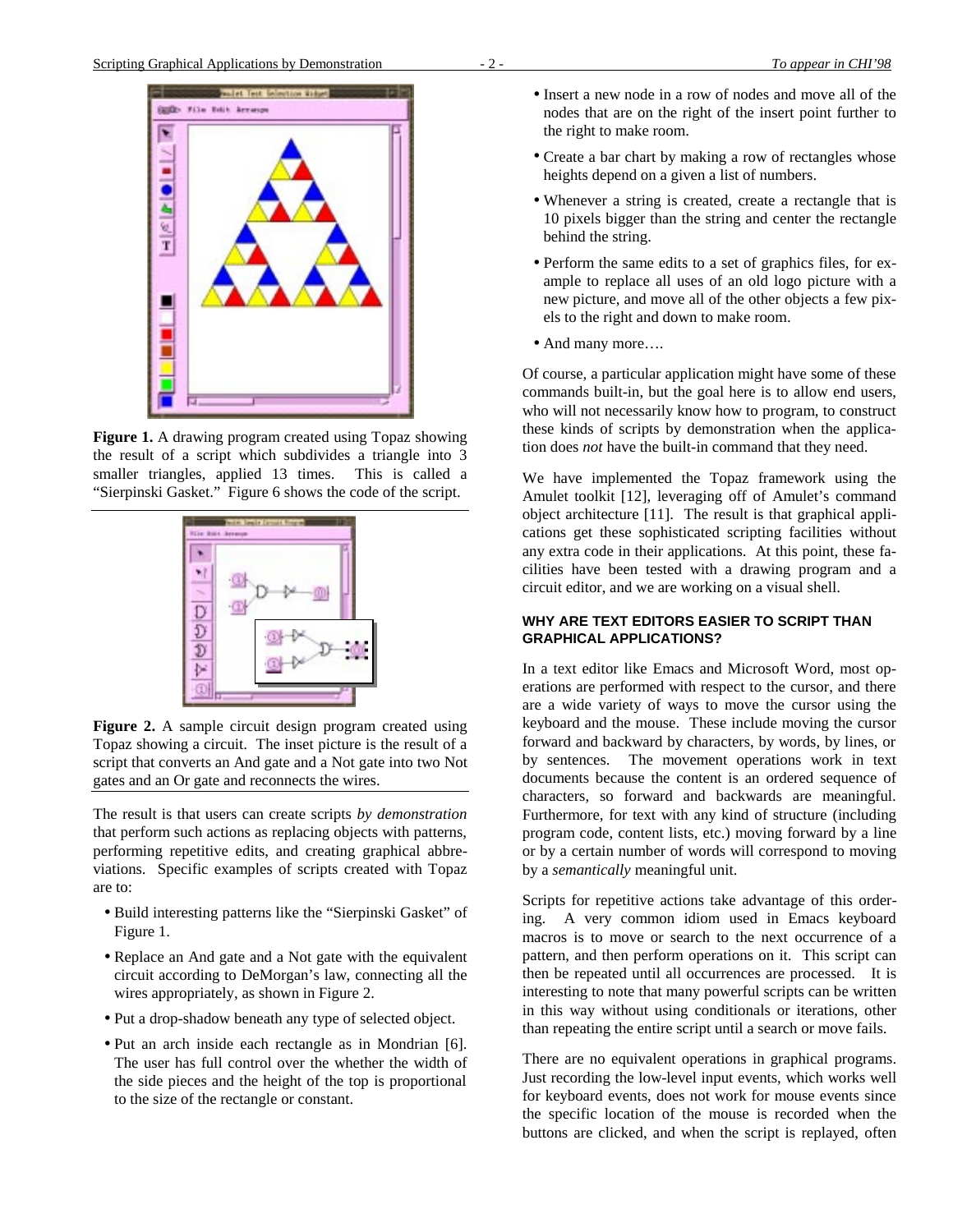the wrong object is at that location. Indeed Microsoft Word turns off the use of the mouse to move the cursor while recording a script. Many attempts to provide scripting in graphical programs therefore try to infer the *meaning* of the mouse locations (that is, what is at this mouse location, and why was that object clicked on?). Other programs try to match the objects that were used in different executions of the script to try to create generalizations. These programs must use heuristics which means that the system can guess incorrectly, and often will not infer the correct program.



**Figure 3.** Circle 1 is selected. Moving the selection to the right will select rectangle 2, but then should oval 3 or 8 be selected? Currently, when moving to the right, Topaz selects objects in the order 1, 2, 3, 4, 5. But then moving the selection left from 5 selects 5, 4, 6, 7.

The approach taken in Topaz is to allow the user to specify how to find the correct objects using capabilities similar to those found in text editors, rather than trying to infer the generalizations. In graphics programs, the *selection* (often shown by black squares around objects as in Figure 3) corresponds to the cursor in text editors, and most commands operate on the selected set of objects. The innovation in Topaz is that users can change which objects are selected in graphical applications in a variety of ways, and have these recorded in a script.

Other innovations in Topaz are that there are various ways that the user can explicitly generalize a script so it will work in new contexts, and the ability to invoke a script automatically before or after other commands execute, as proposed in [2].

# **MOVING THE GRAPHICAL SELECTION**

Text has a natural order, so commands like "forward" and "backward" are meaningful. However, in a graphical application, it is not so obvious what the order for all objects would be. The requirements for the ordering is that it have a well-defined first and last object, moving forward from the first object should go through every object exactly once, and moving backwards from the last object should select all the objects in the reverse order as forwards. It would also be good if the order made sense to users. However, in many cases, the particular order does not matter—it is often only important that each object be visited exactly once.

Our first idea was to go top-to-bottom, left-to-right, but this is not well-defined for some layouts of objects, and the backwards order is often not the reverse of the forwards order (see Figure 3).

Therefore, we decided to make the primary order for traversing objects be the display "Z" order from back to front. This has a number of advantages: it is well defined, reversible, and usually corresponds to the chronological order in which objects were created (older objects are further back unless the user has explicitly changed the order with a To-Top or To-Bottom command). A sophisticated user can also take advantage of this order in scripts. For example, to make sure that a script that creates arch inside of rectangles does not create arches inside the arches themselves, the script might start at the *end* of the list and move backwards. Since new rectangles are always created after the current end of the list, the selection will never get to the rectangles of the arch.

The current user interface for moving the selection is that the HOME key on the keyboard selects the first object, the END key selects the last object, and the left and right arrow keys select the next and previous objects in the Z order. If the shift key is held down, then the new object is added to the selection, in the same way as the shift key works with the arrow keys for text selection in Microsoft Word. All of the selection moving operations beep when a movement is not possible because there are no more objects on which to operate, and this stops the execution of the script.

There are some cases where it is important to find the next object in a graphical direction, so there are commands to select the next object to the left, right, up, down, inside or outside of the current object. These operations find the nearest object in that direction to the selected object that overlaps in the other dimension, so the reverse direction does not necessarily choose the same objects, as shown in Figure 3. These operations are available as buttons at the bottom of the search window (Figure 4).

# **SEARCHING FOR OBJECTS**

Often it is important for scripts to only execute on specific objects. Previous demonstrational graphical systems have often tried to infer the properties from one or more examples, which is error-prone. Instead, Topaz allows the user to *search* for the appropriate object. This graphical search was introduced in 1988 [4] but still is not available even in sophisticated graphics editors like Adobe Illustrator, although it is provided by some CAD programs.

Topaz extends this searching to make it work in any graphical application, not just a drawing program. All objects in Amulet have a well-defined protocol for querying their properties. Topaz uses this to find what types of objects can be created and what parameters are available for each type. This does not require any new code in the application. Topaz automatically constructs a dialog box that allows the user to choose which properties should be used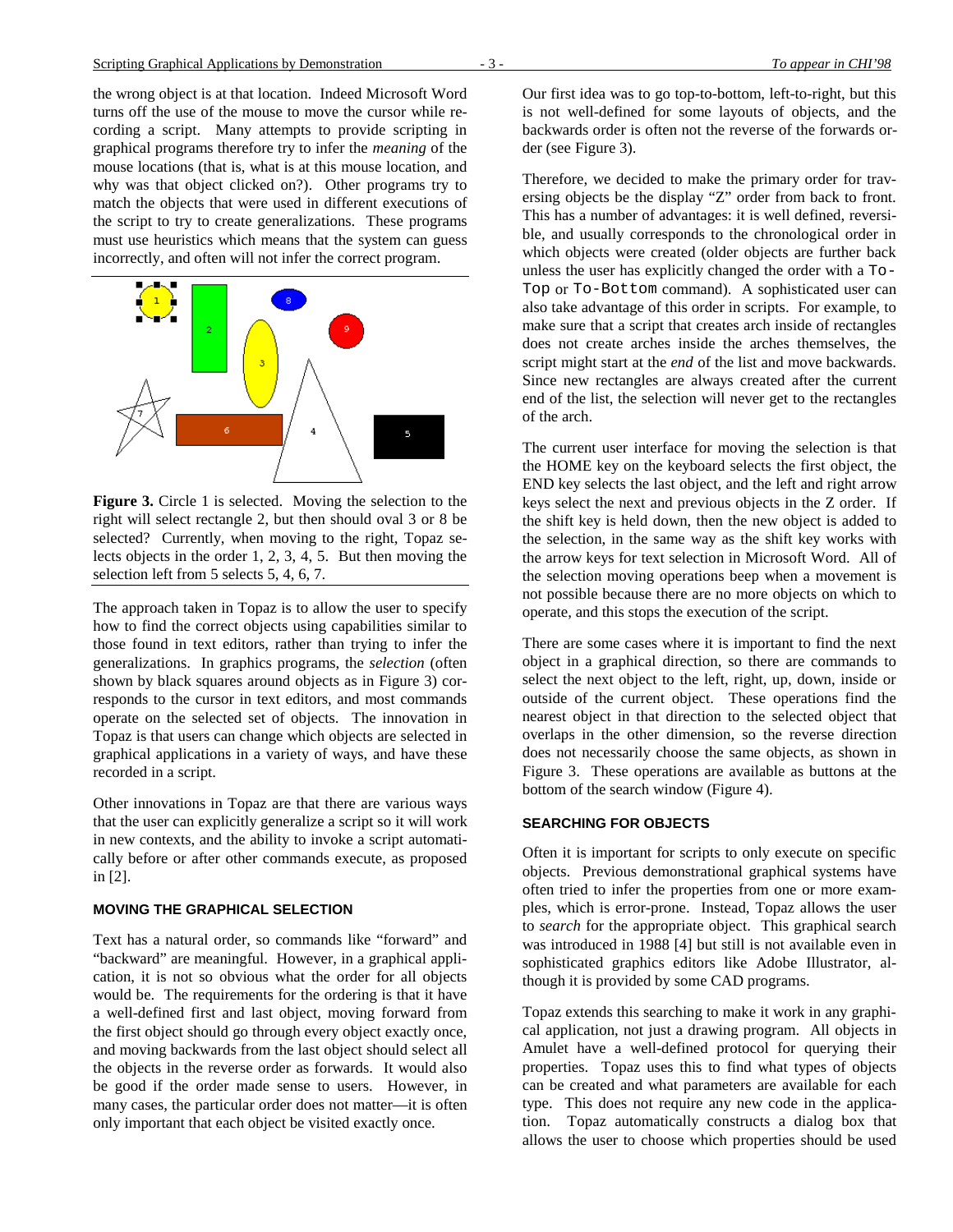for a search, as shown in Figure 4. Of course, this dialog box could be made to look much nicer if it was designed by hand, but we wanted to minimize the amount of custom code needed in each application, so we used a straightforward automatic mechanism to generate the search dialog. This is why it uses internal names (like FILL\_STYLE) and a naïve layout.

| via for 13<br>Search for an Object with Values: |                                                           |
|-------------------------------------------------|-----------------------------------------------------------|
|                                                 | tood from repaired coller. Issue from retwiced common     |
| <b>Back that</b>                                |                                                           |
| T. Davi of Octobe                               | AA17                                                      |
| Lambian.<br>E GIPS                              | <b>FE</b>                                                 |
|                                                 |                                                           |
| T BOP                                           | <b>The Street</b>                                         |
| <b>TATALOG</b>                                  | <b>Tax</b>                                                |
| T BECOME                                        | <b>Tax</b>                                                |
| 141                                             |                                                           |
| 111                                             |                                                           |
| 100                                             |                                                           |
| 182                                             |                                                           |
|                                                 |                                                           |
| Calous-                                         | IT FILE STILE BA CEMAN                                    |
|                                                 |                                                           |
|                                                 | JUNE STUF ON FILMS                                        |
| Oldsmo                                          |                                                           |
| NOISE LEST                                      |                                                           |
| J <sub>2</sub>                                  |                                                           |
|                                                 | T CHEATED INSUR-                                          |
|                                                 | Pine Laft   Fine Incline<br>Filmak hap                    |
| Frail by Lawritzens                             | Find vight   Find initiate<br>Flash Henry                 |
|                                                 |                                                           |
|                                                 | <b>Find Twis</b><br><b>Fund Territorie</b><br><b>Bank</b> |

**Figure 4.** The search (find) dialog box automatically created by Topaz for the graphical editor of Figure 1. The values from an arc (oval) have been loaded.

To perform a search, the user can type in a value, or load the values from an existing object. There are eight ways to search for the next object, using the buttons at the bottom of the window. Find Next and Previous search in the "Z" order, and the others find in graphical layout order. All searches start from the current selection, or if nothing is selected, then from the first item in that order. For example, when searching to the Right, the first item is the left-most. "Find Inside" finds the back-most (in Z order) object on top of the selected object that is entirely inside it. This is useful for finding enclosed objects, like the label inside a box. "Find Outside" finds the front-most object behind the selection and completely surrounding it, and is useful for going from a label to its box. If nothing is selected, Find Inside starts from the back-most object, and Find Outside starts from the front-most.

When searching, Topaz only matches on the properties that have their checkboxes selected, so if nothing is checked, the search is through all objects. Selecting various properties supports more complex searches, such as "find the wire which is down from the selected object" which was needed for the script for Figure 2.



**Figure 5.** The undo history dialog box, in which previous commands can be selected for undo, repeat or scripting. Recording of selections and scrolling can also be turned on and off. Here, the commands for the script to create the triangles of Figure 1 are selected.

| Script Editor<br>Rev Tarobad<br><b>Recipt Same Secondia</b>                                                                                                                                                                                                                                                                                                            |                                                                                                                                                                                                                                                                                                                                                                                                                                                                                                   |  |
|------------------------------------------------------------------------------------------------------------------------------------------------------------------------------------------------------------------------------------------------------------------------------------------------------------------------------------------------------------------------|---------------------------------------------------------------------------------------------------------------------------------------------------------------------------------------------------------------------------------------------------------------------------------------------------------------------------------------------------------------------------------------------------------------------------------------------------------------------------------------------------|--|
| <b>Communication</b>                                                                                                                                                                                                                                                                                                                                                   |                                                                                                                                                                                                                                                                                                                                                                                                                                                                                                   |  |
| 1. Salash Saginving <sal 25272<br="" folygon="" fretz="">81 - Gled Fallypan Frisha 23273-<br/>B) = Gled Fallypun Frutis 20623-<br/>C) = <del 20782-<br="" palpum="" prota="">Dy = Cited Pallygon Paulin 20942-<br/>1. Salash Bagisring<br/>- viel Polygon Preto 2527-<br/>a computed Location (8)<br/>= vicespoted Location F=<br/>a vicepated Location Gr</del></sal> | 3. Suphirute: CA11 Naloss A Batternast by Salast Supinning command-<br>3. Suplicate GAIL Taless B Baturnad by Duplicate memorial<br>4. Supdirete Gill Taless C Naturnally Deplicate comments<br>CAIL Talues A Returned by Island Depinning commonly<br>8. Srow CAIL Talums D Returned by Duplicate community<br>7. Some - GLI Talues C Returned by Duplicate community<br>8. Grow GAL Talues E Returned by Duplicate commonly<br>9. Clear CEII Values A Returned by Delect Depinning commonly - 1 |  |
| - Ja Tellow<br>- Air Red                                                                                                                                                                                                                                                                                                                                               | 10. Change color CAII Values I Saturnad by Inglicate research-<br>11. Change color (all Values I Batternad by Ingiliasta remassion                                                                                                                                                                                                                                                                                                                                                                |  |
| - 3m 22cm                                                                                                                                                                                                                                                                                                                                                              | 13. Change maler SELL Values 3 Seturned by Inglicate remeand-                                                                                                                                                                                                                                                                                                                                                                                                                                     |  |

**Figure 6.** The commands of Figure 5 displayed in the scripting window, with some of the parameters already generalized into placeholders.

#### **USER INTERFACE FOR SCRIPTING**

Unlike most other demonstrational scripting facilities where the user has to think ahead that the next operations should be in a script, Topaz allows scripts to be created by selecting the desired commands from the list of commands displayed in the undo dialog box (see Figure 5). This list shows all the previous commands that have been executed. As reported earlier [11], the user can select any command in this list for selective undo or selective repeat.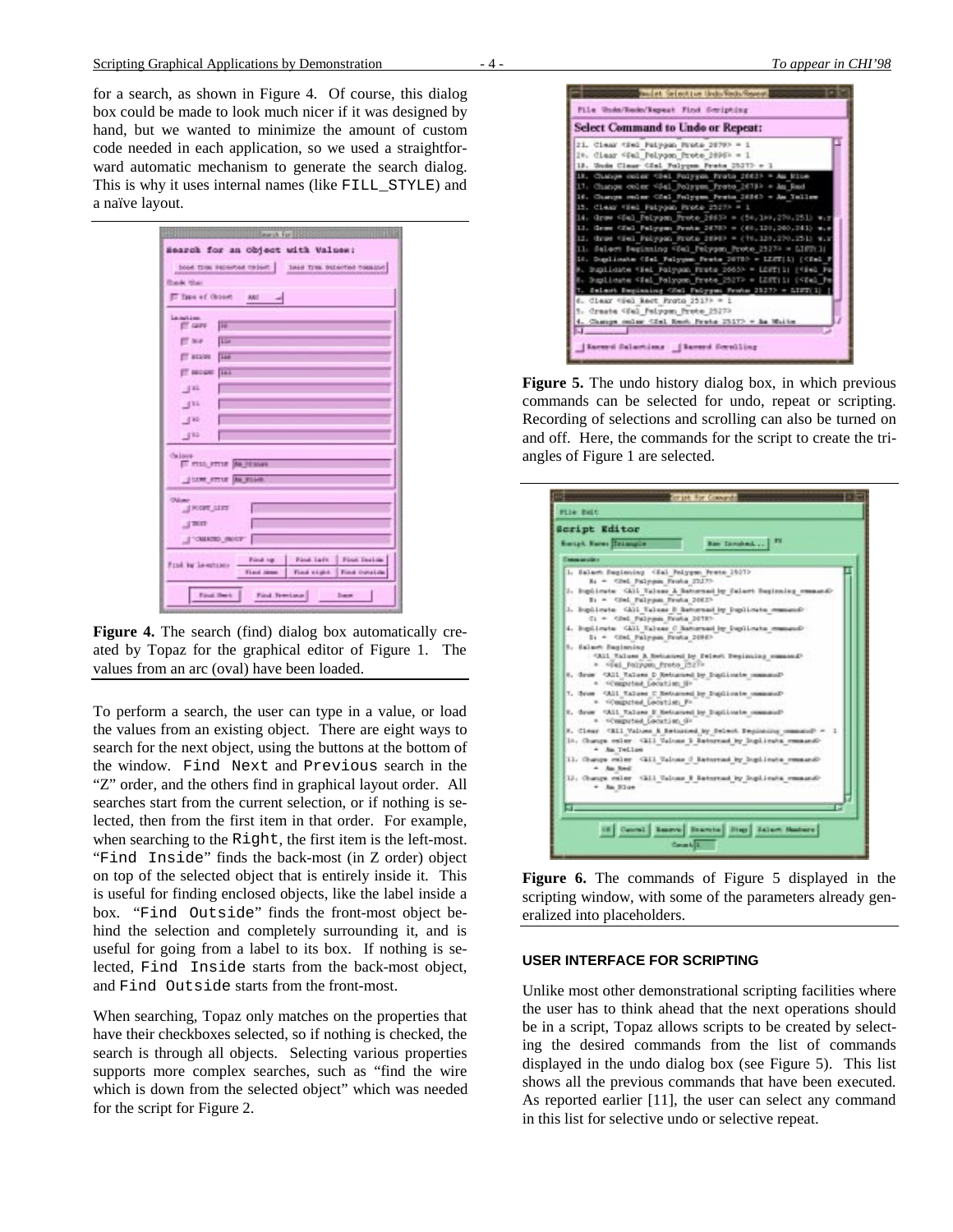The new feature added by Topaz is the ability to select a sequence of commands to be included in a script. (Selecting previous commands also was available for the graphical histories in Chimera [3].) Topaz allows noncontiguous sequences of commands to be selected (using the standard shift- and control- clicking), so that unlike other systems, the sequence of commands for the script do not have to be executed flawlessly without errors.

Once selected, the commands are expanded to show all their parameters, and are displayed in the scripting window (Figure 6). Now, the user can edit the script in various ways (discussed below). How the script will be invoked can be specified (the script of Figure 6 will be executed when the user hits the "F8" keyboard key). When the script is ready, it can be executed, saved, or removed (deleted).

## **EDITING AND DEBUGGING SCRIPTS**

Many previous programming-by-demonstration systems seem to have assumed that all scripts would work the first time and never need to be changed, since there was no way to edit the recorded script (a notable exception was Chimera [3], which had nice editing facilities). In fact, some systems do not even have a reasonable representation of the recorded script that can be viewed. Topaz provides full editing of the script, including selecting the commands and deleting, cutting, copying, and pasting them. Also, commands in the undo dialog box (Figure 5) can be selected and inserted before or after any statement in the script to add new commands.

In order to debug the script, the user can select specific commands and execute just those commands, or single step through the script one command at a time. The results of the commands will be visible in the main application window, so the user can check if they are operating correctly. Because all commands can be undone, including the execution of the script itself, it is easy to back out of any operations that are incorrect.

An important capability not available in other systems that is this editing makes possible, is the ability to *demonstrate* new commands to be added to the middle of a script. The user can single step the script to the appropriate point, then execute the desired new commands, which will appear in the undo dialog box. These commands can be selected and inserted into the script at the current point. Then the user can continue single stepping the script to make sure that the subsequent script commands still work correctly.

#### **GENERALIZATION OF PARAMETERS**

An important feature of Topaz is the ability to *generalize* the parameters of operations. This is important to have a different object, position, or value used when the script is run, rather than the specific constant object used when the script was demonstrated. The user can select any value displayed in the script window and double-click (or use the "generalize" menu item in the Edit menu) to bring up a

dialog box. After generalizing, the value displayed in the script is replaced with a descriptive placeholder. Bringing up the dialog box for a placeholder will allow it to be edited, or changed back into a constant. This is related to the "data description" property sheets in the SmallStar visual shell [1], but here they are domain independent. If an application has a special type of value, the programmer can add a new dialog box to handle it, but the built-in dialog boxes seem sufficient for many applications. Also, the dialog boxes have a "custom" option that will in the future link to a programming subsystem where any expression for computing the values can be entered in a language like JavaScript or Visual Basic. However, we have found the built-in options to be sufficient for most scripts.

|                                                                                                                                          | <b>Committee Mandel</b>                                                                                                                                                                                                         |
|------------------------------------------------------------------------------------------------------------------------------------------|---------------------------------------------------------------------------------------------------------------------------------------------------------------------------------------------------------------------------------|
|                                                                                                                                          | secoralize objects                                                                                                                                                                                                              |
| Rie Sait                                                                                                                                 | - Swedist gree screened most.<br><sup>(5</sup> Severalize green and pattern reducted ablantar                                                                                                                                   |
| Seriph Editor<br><b>Breat Row Becalif</b><br><b>SALES</b><br>1. Now Thee Netherly P.<br>L. Dutes mint   Old Pe<br>1. To Tay 1984 Pelasan | 4 hautans FM, Jeleps Jews 18171<br>U Wall in selected heliers the merchini<br>C-840 look state and get trace<br><b>Editor</b><br>ALL skiers setonal free means<br>. The skinst audience in the control of the service<br>within |
|                                                                                                                                          | (interi                                                                                                                                                                                                                         |
| п.                                                                                                                                       | tel turni suntai biama trap saart mener                                                                                                                                                                                         |

Figure 7. The dialog box for generalizing objects, with the script window in the background.

There are three built-in dialog boxes: one for generalizing objects, one for positions, and one for all other values. The dialog box for generalizing objects (see Figure 7) lets the user pick how to get the object when the script runs:

- Use a constant object (which defaults to the original object, but the user can type a new value).
- Use whatever objects are selected at that point in the script. Often the user will arrange for the appropriate object to be selected before executing an operation.
- Pause the script and ask the user to select some objects.
- Use the object or objects that are returned or operated on by a previous operation in the script. For example, a resize operation might be generalized to operate on the object returned by a previous create command. The user specifies which previous command to use by selecting the command in Figure 6 and clicking the "Load" button in Figure 7. There are two options for this, because many commands return a variable number of objects (e.g., paste, duplicate or select-all) and there must be a way to specify that subsequent commands operate on *all* of the objects, no matter how many, or on a particular object (e.g., the first one) from the set.

Figure 7 shows that the clicked on object is used in three places in this script. The one the user actually clicked on is shown in green, and all other uses are shown in yellow.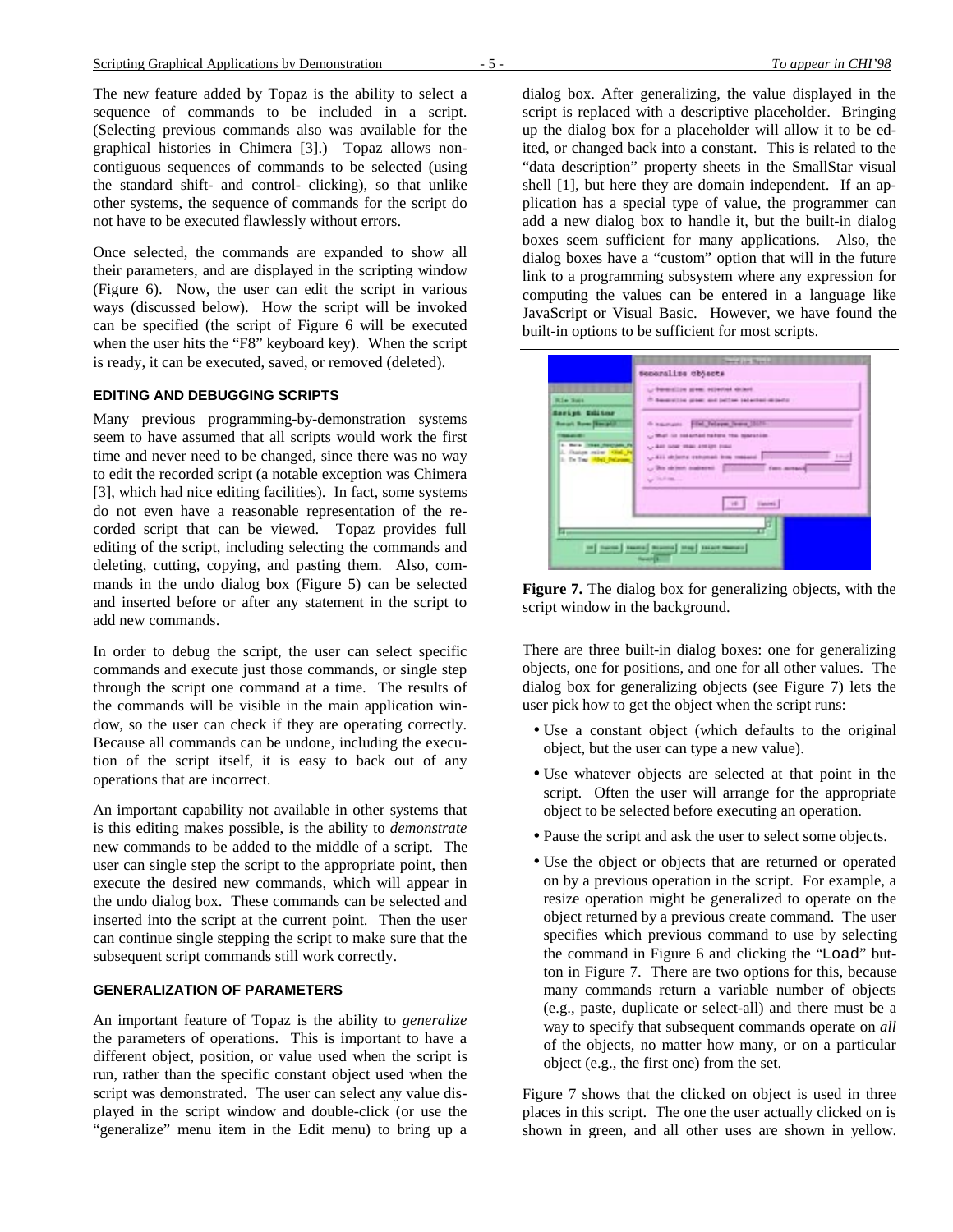The top of the generalizing dialog box allows all of these uses to be replaced at the same time, or just the specific one that the user clicked on.

Topaz performs one generalization automatically. When a set of commands is brought into the script window, Topaz first checks to see if any of the commands are the kind that create a new set of objects. This includes create commands (including Paste and Duplicate) as well as selection commands that define a set of objects. Topaz searches for any subsequent uses of these objects, and if found, replaces the occurrences with placeholders that refer to the results of the create commands. This replacement is made automatically because in almost every script, if an object is created and then manipulated, when the script is run, the manipulation should operate on the newly created object and not on the original constant object. For example, all of the object generalizations for the script of Figure 6 were automatically performed by this mechanism. If the user really wants to use the original, constant object, the automatically generated placeholder can be edited using the standard dialog box (Figure 7) back to the constant value, but this has never been necessary so far.



Figure 8. The dialog box for generalizing locations, along with the pop-up menus for setting the left, top, width and height. The picture in the lower left of the dialog box shows the result of the Left and Top selections.

Figure 8 shows the dialog box for generalizing locations. The user can click on the check boxes at the left of the dialog box to choose which parameters of the location to generalize. The options for the left coordinate are to be constant, a difference from the old value, a value specified by the user at run time either by clicking in the picture or typing, or a value computed with respect to a different object either by being to the right outside, right inside, center, left inside or left outside. If the center is selected, then the text input field is for the percent of the way across (the default is 50% which is in the center, but the user could type another value such as 33% to make the object be 1/3 of the way across). For all other relationships, the text box is the offset from the other object. The top properties are similar. For the width and height, the bottom two icons are to make it depend on another object by offset (e.g., my width is the other object's width  $+ 10$ ) or percent (my width is 50% of

the other's width). When an option is chosen that depends on another object, the user can select which object to use. The normal choice is whatever is selected when this command runs.

All other types of values use a dialog box which allows the value to be constant, the current value from the palette if there is a palette registered for this type of value (like the color palette), a value chosen from a list, a value that the user types, or the value computed by a previous command.

One use for the list of values is to create a script that will process a number of files. The file Open and Save-As commands have the filename as their parameter, so the user can record a script with open and save in them, and then generalize the filename parameter to either be a list of filenames or to ask the user for the filenames.

Generalizing the values integrates well with the Search dialog box, since the search command uses as its parameters the values that were searched for. The user can therefore generalize parameters for a search in the same way as any other command, for example to search for the next object whose color is the same as the selected object, rather than some constant color.

# **INVOCATION OF SCRIPTS**

Topaz supports a variety of ways to invoke a script. First, the Execute button on the script window (bottom of Figure 6) can be used. Second, Topaz supports the conventional ways to invoke scripts, using a keyboard accelerator or by putting the script into a menu of the application. In the future, scripts will be able to be executed at a certain time (for example to cleanup a disk every night).



Figure 9. The dialog box for specifying how to invoke scripts. The Text\_Create command description was automatically entered when the user clicked on the Load button.

Topaz also supports a novel way to invoke scripts: before or after any other command is executed. This idea was proposed earlier [2], but it has never previously been implemented in any system. The idea is that the user not only can demonstrate the script to be executed, but also which commands the script should run after or before. For example, after demonstrating a script to surround an object with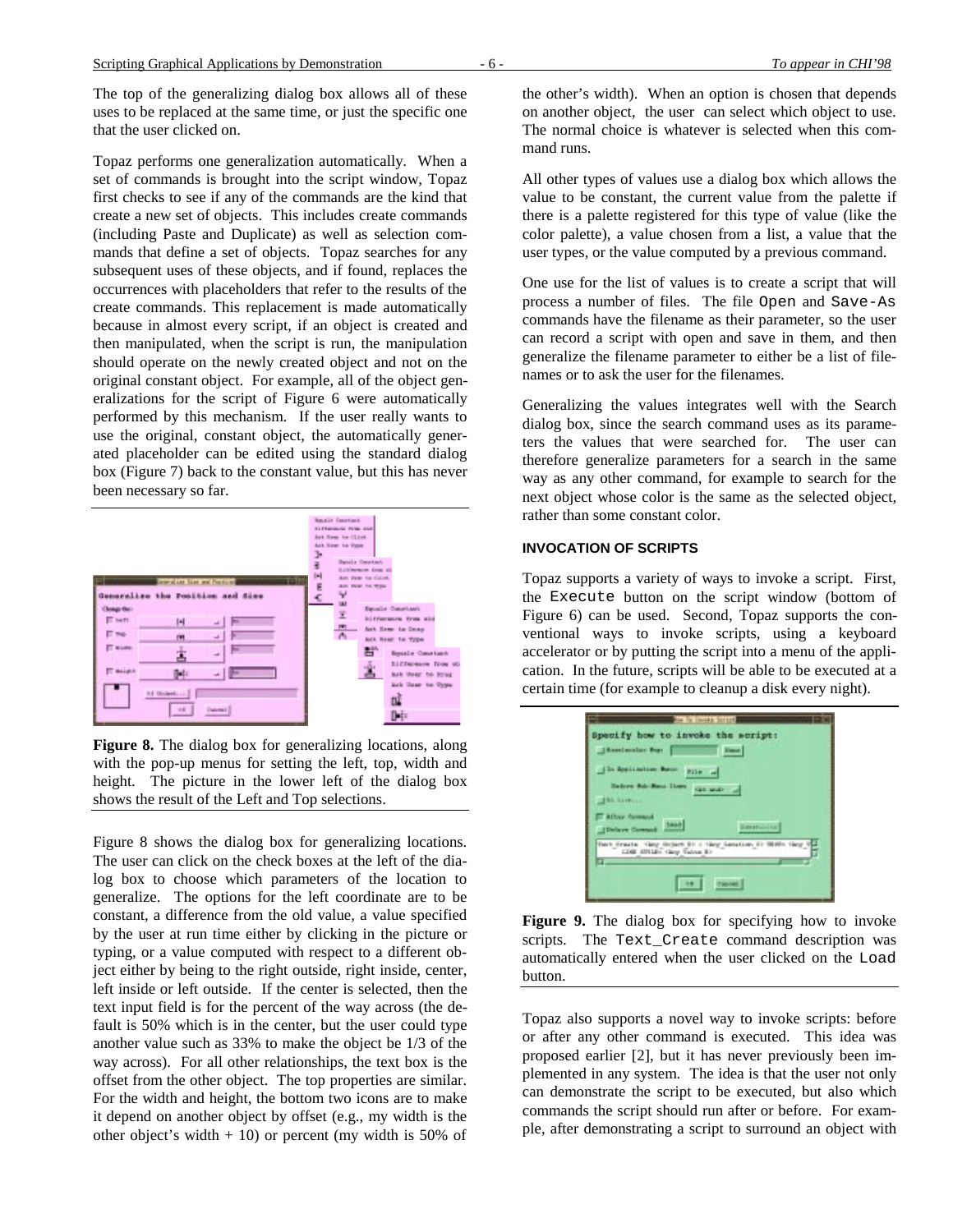a rectangle, the user brings up the invocation dialog box of Figure 9. Next, the user selects the "After" option, then demonstrates a Text\_Create operation and selects it in the main undo dialog box (Figure 5) (or else the user can just select any previously executed Text\_Create operation). Finally, the user hits the "Load" button in Figure 9 which loads the command description into the field. By default, all the parameters to the command are generalized so the script will be invoked whenever any Text\_Create command is executed. This will put a rectangle behind any strings created. Alternatively, the user can select any parameter and use the original value of the example or any of the other generalizations discussed in the previous sections.

This provides the ability to create many intriguing scripts. For example, graphical abbreviations can be defined such as "whenever the text 'logo' is created, delete it and put in the logo picture read from a file." Since scrolling operations can be recorded, a script to scroll down after a search could be created.

To further the analogy with Emacs, scripts can be executed a specified number of times (using the count field at the bottom of Figure 6). The user can type a value or, like in Emacs, ^U will multiply the current count value by 4. For many scripts, the user will pick some really large number of times to execute, because, also like Emacs, all scripts are stopped if anything causes a beep (the low-level beep function was modified to set a global flag if a beep happens, and Topaz clears the flag before executing any script and checks the flag before each operation). Error dialogs always beep, and searches and movements of the selection causes a beep if they fail, and nothing beeps when everything is OK, so this is a good heuristic for stopping script execution.

Scripts are represented as a command like any other command, and are listed in the undo dialog box, so the execution of a script can be undone, repeated, or even included in other scripts. The count of the number of times to execute is the parameter for a script (which can be generalized), so a recursive script could even be written that would stop when the count got to zero or when there was a beep.

## **IMPLEMENTATION**

An important feature of Topaz is that it requires almost no work from the application developer to use scripting, if the application is created using the Amulet framework. Amulet requires that all operations be encoded into the methods and data values of a *command object* [11]. Due to the way that these command objects are designed, they already provide Topaz with most of the information it needs. Command objects have a "Do" method that performs the operation, and an "Undo" method for undoing. They also contain methods to support *selective-repeat* and *selective-undo* which are when the user selects the command in the list of Figure 5 and asks for it to be repeated or undone in the current context. The scripting mechanism uses this selectiverepeat to execute each command of the list. Selective-undo

is used when the script itself is undone—it just undoes each of the component commands in the script. The selectiverepeat has a companion method that tests whether the command can be executed in the current context, and this is used by the script before each command is executed to verify that it can be executed, and if not, an appropriate error message is provided. This makes it safe for Topaz to allow the user to insert or delete arbitrary commands in the script, since at run-time there will be a check to make sure that each command can execute. Command objects also adhere to a standard protocol for describing their parameters and generated values, so Topaz can inspect, display and generalize the values of any command.

Using the selective repeat mechanism, instead of just invoking the original Do method again, has a number of advantages. The Do method does not take any parameters, since the values to be used come from the selected object, the palette, and pop-up dialog boxes that ask the user. This is a very annoying feature of the scripts in Microsoft Word—they keep popping up the dialog boxes when the script is run. Pursuit [9] used "meta-dialog boxes" to allow the user to specify whether the dialog box should appear at run time, and if so, what parts should be filled in by the user, but this required that Pursuit parse and understand the dialog boxes. By using the selective repeat method, the parameters can be passed to the operation directly since usually Topaz computes the values. Of course, it would also be useful to let the user pop up the original dialog boxes when desirable, by using the original Do method of the command rather than the selective-repeat.

The command object architecture also helps Topaz record the scripts at the appropriate level. Scripts recorded at the mouse-movement-level fail because objects are not at the same place the next time. Applications written in Amulet must already encode the semantics of their operations into command objects, so recording at this level allows Topaz to create robust, repeatable and generalizable scripts without requiring Topaz to try to infer the "meaning" of the operations or of mouse events. Also, users can invoke commands in any way that is convenient (from the mouse, menus or keyboard accelerators) and these are recorded the same way in scripts, since they all use the same command object.

Amulet's built-in save and load mechanism allows applications to save and load their files with a minimum of code. All that is necessary is to register each of the main types that the user can create, and the important parameters of those types. Topaz takes advantage of this information to automatically construct the Search window, so again no extra work is required of the programmer.

Most graphical applications use Amulet's selection handles widget, and so the selection moving operations and searching come for free when this widget is used. Note that a Replace operation as in [4] could *not* be added without new code in the application, because Topaz would not know how to create new objects. In the current design, Topaz can